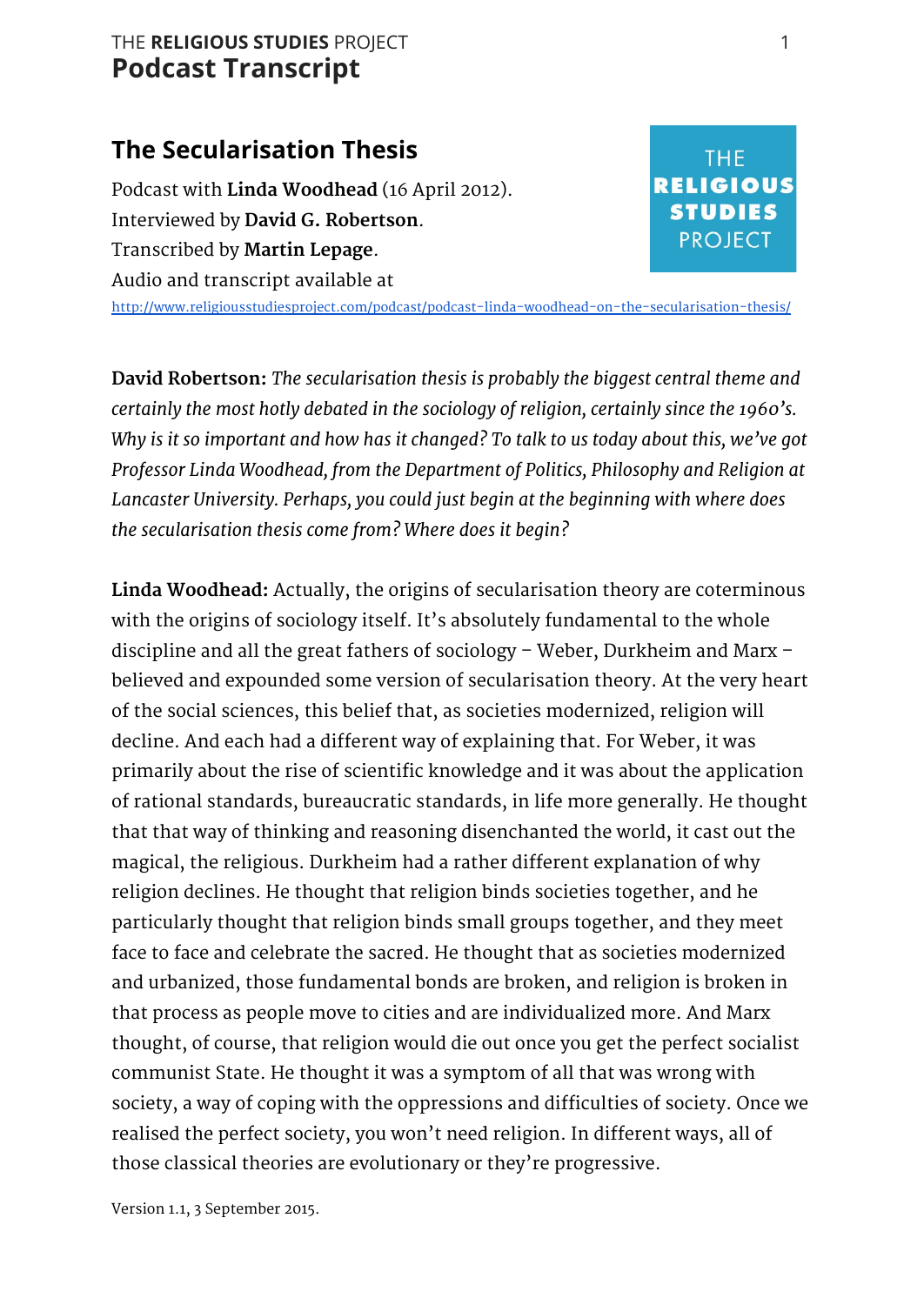### THE **RELIGIOUS STUDIES** PROJECT 2 **Podcast Transcript**

**DR:** *I was going to ask that. Are they strongly tied to this notion of the gradual perfection of society and the move out of the darkness and into the light?*

**LW:** They are really, and that's a kind of, in a way, a blind spot of classical secularisation theory, in modern forms, that they didn't really, perhaps… they weren't sociological enough about their own background and presuppositions. This early crop of the classical theories, are all bound up with Nation-States developing, growing, extending their power and with their new elites, including academic elites, like the sociologists establishing their status. There was a kind of implicit optimism that the way that European society is developing is at the cutting edge of social evolution. So all societies are going to follow, so eventually everyone will become secular like we are. That's never quite said, but that really does lie behind this theory. That we are not just talking about the tie of religion and particularities of here and now, we're talking about an inevitable, inextricable process that everyone is destined to go through.

**DR:** *That's a critique of the narrative of modernization and westernisation anyway, that this is inevitable and even desirable motif. Maybe we can move on to the*… *I don't want to call them the classical theorists, but the most famous describers of the secularisation thesis in the simple form that we know it.*

**LW:** You could say that those classical sociologists, Weber, Durkheim, Marx, are sort of phase one of secularisation. And then there's been a phase two. Phase two came in the wake of the Second World War, really. It was really flourishing in the 1970's, and around about then. Again, it was very much European. In the UK, one of the chief figures was Brian Wilson, of Oxford University. **(5:00)** He fully endorsed secularisation theory, he gave it thoughts of new twists and explanations and interpretations. He particularly emphasised that secularisation is about the decline in the social significance of religion. He didn't deny that some people were still religious, but he said "what's changed, is that religion doesn't have the same status in society. For example, politicians don't have to refer to it anymore. They go on and do their business according to their own logic, they don't take any notice of religion, whereas before the political ruler and religious elites would have to be in compensation with each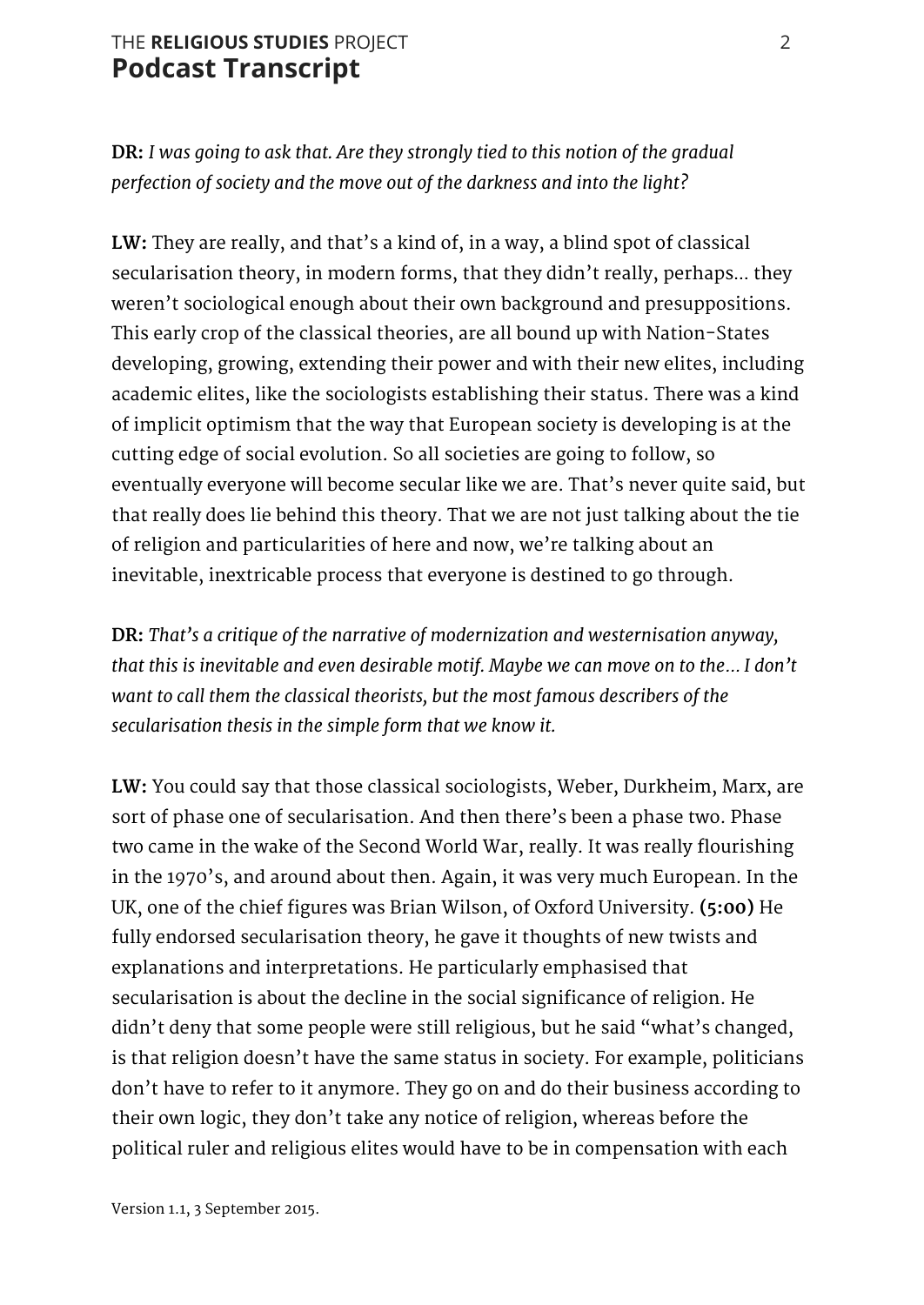# THE **RELIGIOUS STUDIES** PROJECT 3 **Podcast Transcript**

other. He talked about that in every sphere, how religion ceases to be a point of reference in the public life.

**DR:** *Perhaps you could clarify that, that sounds like the first development of the secularisation thesis, isn't it? It's one of the explanations for it, that it's not that religion is going to completely disappear from society, rather it moves out of public sphere and into the private sphere.*

**LW:** Yes. He thought that was that. You could still be devoutly religious, but it will affect you in your private life rather than when you go to work, or when you're being a politician or wherever that might be.

#### **DR:** *It's not a disappearance of religion, it's just a radical change in its function?*

**LW:** Yes, the sociological term is social differentiation. The different spheres of society become autonomous. In law, you don't refer to religion anymore, and in politics, likewise, and in education likewise. All these things become autonomous and they run according to rational secular standards, not by reference to religion. Wilson thinks he sees that happening very clearly in the UK and gives lots of examples of that process in various spheres.

#### **DR:***Were there any other interpretations of the secularisation thesis?*

**LW:**There were lots of clarifications at that time. There was another very important contribution by a European, a Belgian sociologist, called Karel Dobbelaere, and he made what's become really well used in his account, is a distinction between three levels of secularisation. He talks about secularisation at the societal level, the meta level of society; secularisation at the organisational level, and he's thinking in part of religious organisation themselves declining, like the churches having fewer members or attenders; and then thirdly, secularisation at the personal level, where fewer people believe or their lives are less guided by religion. He says : "Don't just talk about secularisation. What sort are you meaning, or what level of society? The macro level, the meso level or the micro level?" And he thought that it could happen at different rates in different parts. That's quite compatible with Wilson's theory,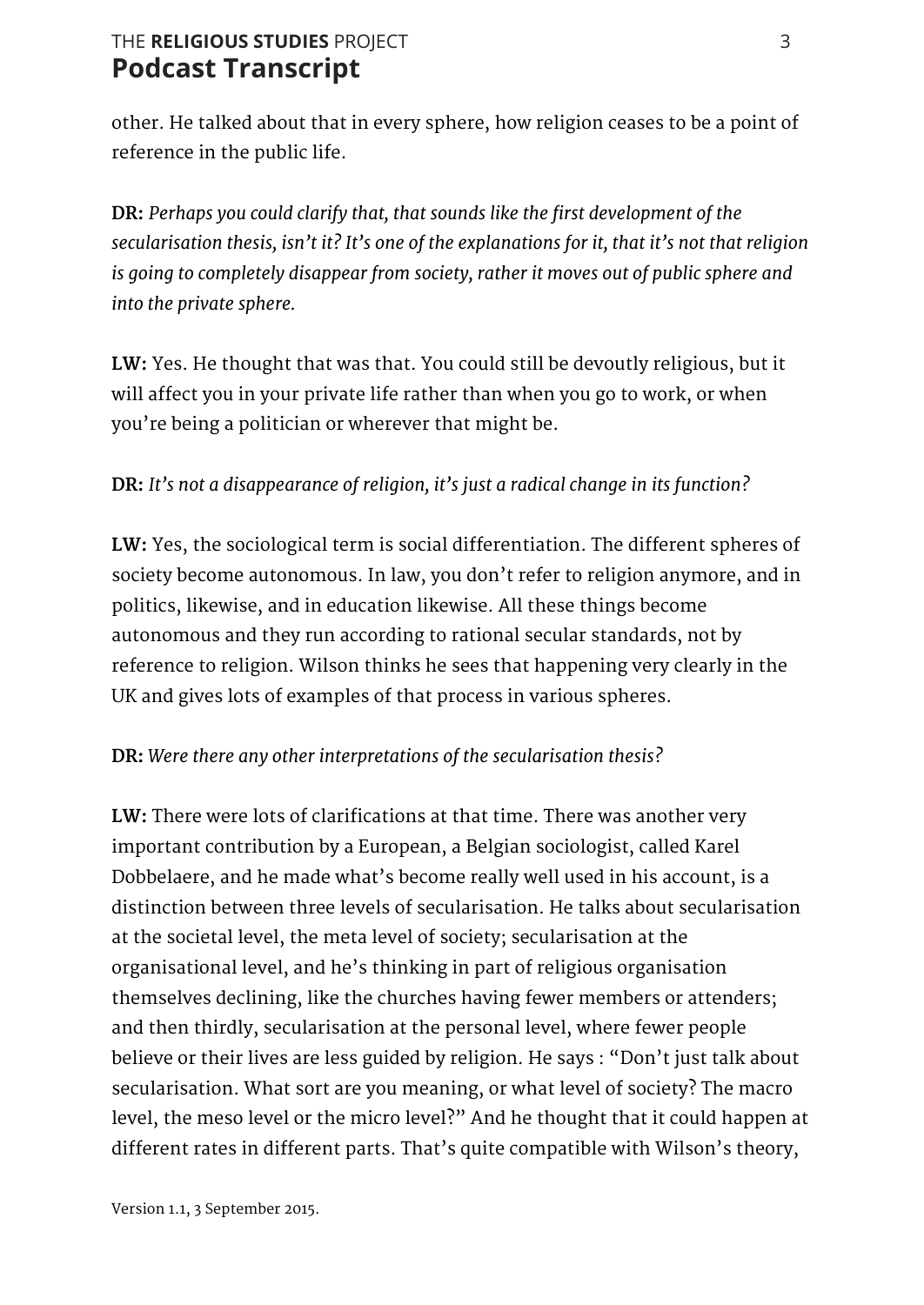# THE **RELIGIOUS STUDIES** PROJECT 4 **Podcast Transcript**

really. It's another clarification of secularisation theory. But the most important current exponent, still in post, is, of course, in Scotland, and that's Steve Bruce at Aberdeen University, who's probably the most important defender of secularisation theory now, even though it's waned very very much, it's very much fallen out of favour in the last ten or fifteen years. Steve is a true believer still in secularisation theory and defends it very very strongly. He combines really particularly Durkheim and Marx. He thinks that it is about individualisation, the Durkheimian theory that societies break down and we don't need that bond anymore, and he thinks it's about rationalisation, the more Weberian account and he restates it, but in those quite classical terms, and he accumulates a lot of data, and the data mainly has to do with Churches in Europe. So it's about the demonstrable decline in the number of people who are members, attenders, who had their child baptised, who have a Christian wedding. There are lots of statistics that support his case, that he regularly cites.

**DR:** *That's a weakness of secularisation thesis, isn't it? That it's based on a very strict model of what religion is, on an institutionalised Church model of religion. And it wouldn't really translate to less institutionalised forms of religion, say New Age.*

LW: That's a very good point, and Steve Bruce would reply to you, because he is criticised for that point, by saying New Age isn't really a religion. He would say it's just what he calls it, cults. It's the kind of… like an entropy, **(10:00)** when religion get less and less and less important to people and New Age is just the very end of that process. It doesn't really matter to them, it doesn't have a big effect on their lives, they don't give a lot of money to it, they're not really committed, it's just a sort of privatised leisure pursuit. That's how he tries to explain new forms of spirituality's growth. Is that convincing from your point of view?

**DR:** *Not convincing to me, but I can follow his argument. We could get into a big debate about whether or not*… *you could argue that something like New Age is a different form, a more individualised rather than an institutionalised model of religion, for instance, in which case secularisation would be a change in the form of religion, which would go along with an individualised privatisation model.*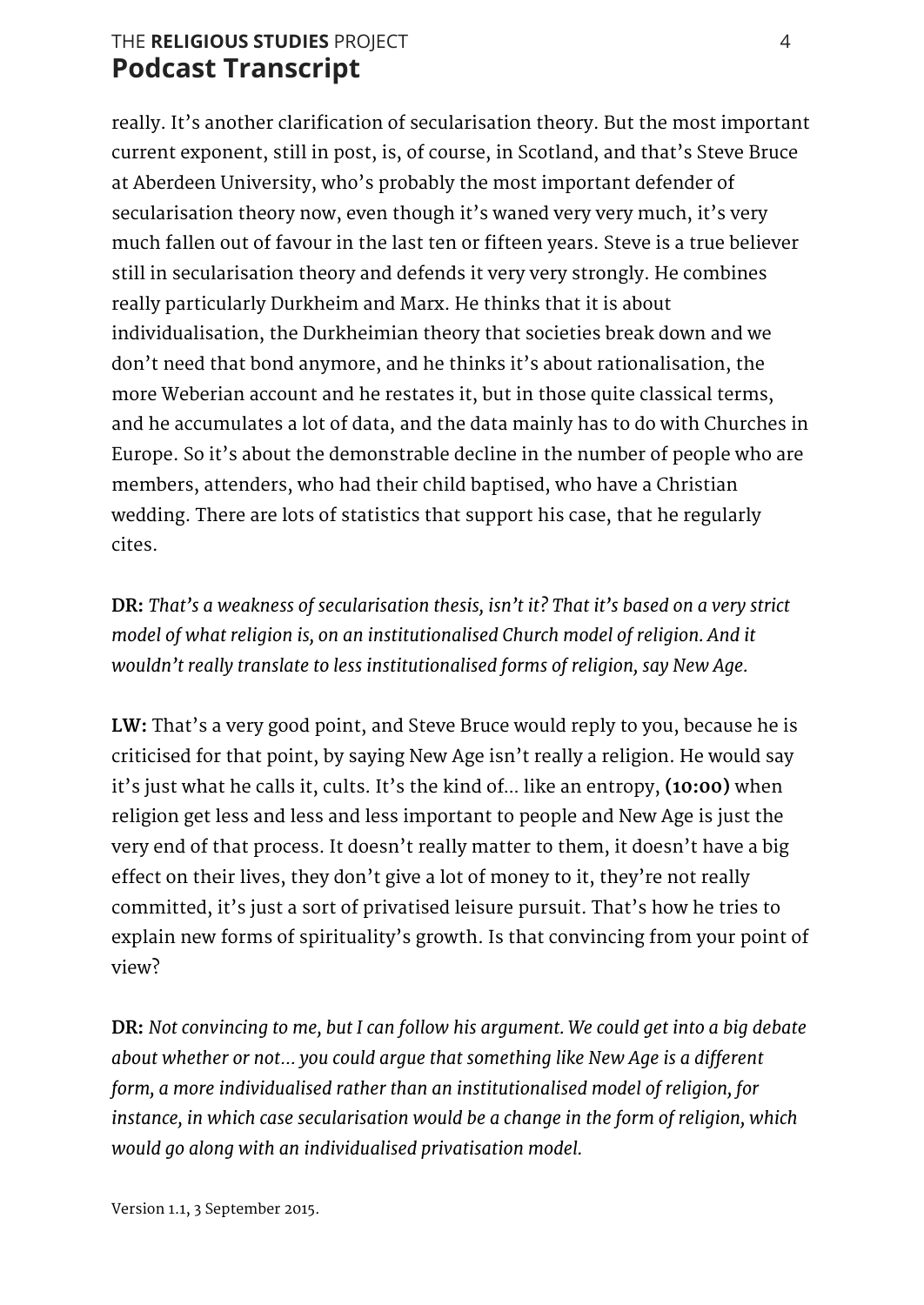### THE **RELIGIOUS STUDIES** PROJECT 5 **Podcast Transcript**

**LW:** But you could say, in criticism of someone like Steve Bruce, you wouldn't, say you're looking up modern communications, you wouldn't get the statistics for how many people send telegrams from 1950 to 2012, and say, "Well, it's completely declined, so people don't use instant messaging anymore". You'd look at what new forms have taken its place, so why just look at the churches? Of course some forms of religions grown declined over time, because religion is constantly transforming. So why say that's the only true religion and nothing else counts? And I personally think that's a major weakness of the secularisation theory, which is only… if we're looking at something very specific, the decline of particular sorts of European Church that had close connections with the State, and they have declined their question. They generalized from that very particular story to religion as a whole.

**DR:** *Which is a perfect link to the second major weaknesses, I think, of the secularisation thesis, which is, it's very culturally and geographically specific.*

**LW:** That's a great point and that brings us to the USA, because you'll notice that all the theorists I've been talking about are European. And Europe is in many ways the most secular part of the globe. America never produced secularisation theory in a significant way partly because, even though America was as modernised as Europe, it didn't suffer the same decline of religion, even of church going or congregation, they have different kinds of churches in the States of course. So Americans didn't really believe in it, in the way Europeans did.

#### **DR:** *It was never really accepted?*

**LW:** It didn't have the same theoretical importance. It was accepted by many social scientists, but in the study of religion, there aren't great theorist of it who contributed new developments. And since the 1980's, the most important critics of secularisation theory have been Americans in the sociology of religion. First, Peter Berger and then Jose Casanova. Berger's particularly interesting because he was a secularisation theorist. So his career has spanned right from the 1960s through to today, for much of that carrier, he went along with the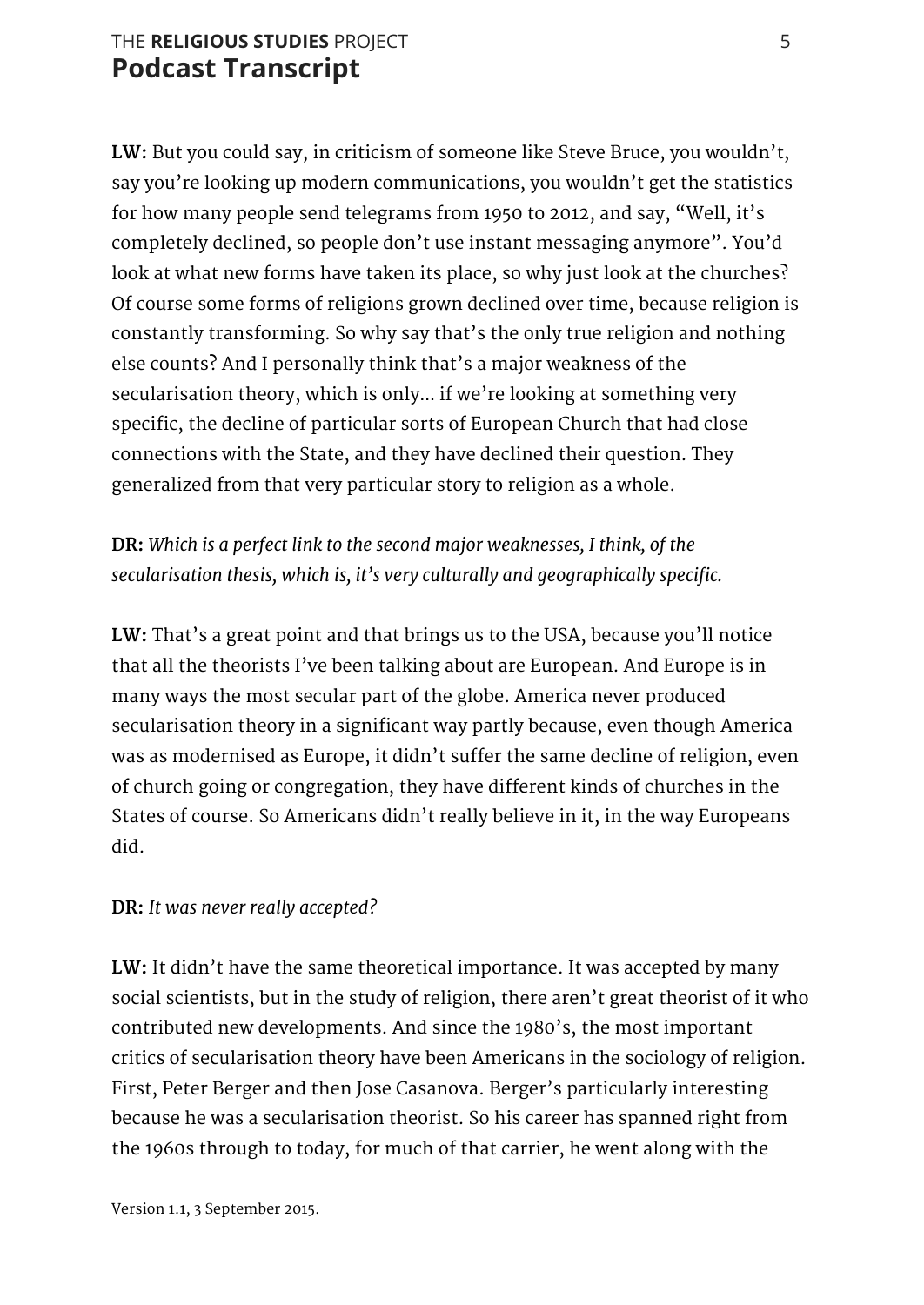## THE **RELIGIOUS STUDIES** PROJECT 6 **Podcast Transcript**

European secularisation theorists. But his interpretation was different. He thought religion declines because it becomes less plausible when there's not just one worldview. So if you're a Christian and you just live in a Christian village near a Christian town, you're going to believe it. But it becomes less plausible when you meet an Hindu and a Buddhist. That was his theory of why it declined in modern societies. But then he had a complete conversion, he changed his mind in the 1990's, and he said… I brought a quote, it's a good one. He said :

"My point is that the assumption that we live in a secularised world is false. The world today, with some exceptions, is as furiously religious as ever. This means that a whole body of literature by historians and social scientists, loosely labeled secularisation theory, is essentially mistaken. In my early work, I contributed to this literature. I was in good company. Most sociologists of religion had similar views and we had good reasons for upholding them. Some of the writing we produced still stand up. Although the term 'secularisation theory' refers to works from the 50's and 60's, the key idea can be traced right back to the Enlightenment. The idea is simple. Modernization necessarily leads to a decline of religion, both in society and in the minds of individuals. And it's precisely this key idea that turned out to be wrong."

So a very strong change of mind, in his part.

**DR:** *It's rare to see a scholar doing that.*

**LW:** It's very rare and it's particularly interesting. Then Jose Casanova had developed a very sophisticated theory of public religion which accepts that there's differentiation, but it thinks religion continues to a public and not just a private role and he shows that **(15:00)** in relation to Poland and Spain and several other countries.

*DR:Poland is a very good example. It's obviously*… *the figures in Britain alone since the arrival of the Poles here shown a huge growth in church attendances. I think it was Casanova, I might be wrong, who argued that it was because the Church wasn't*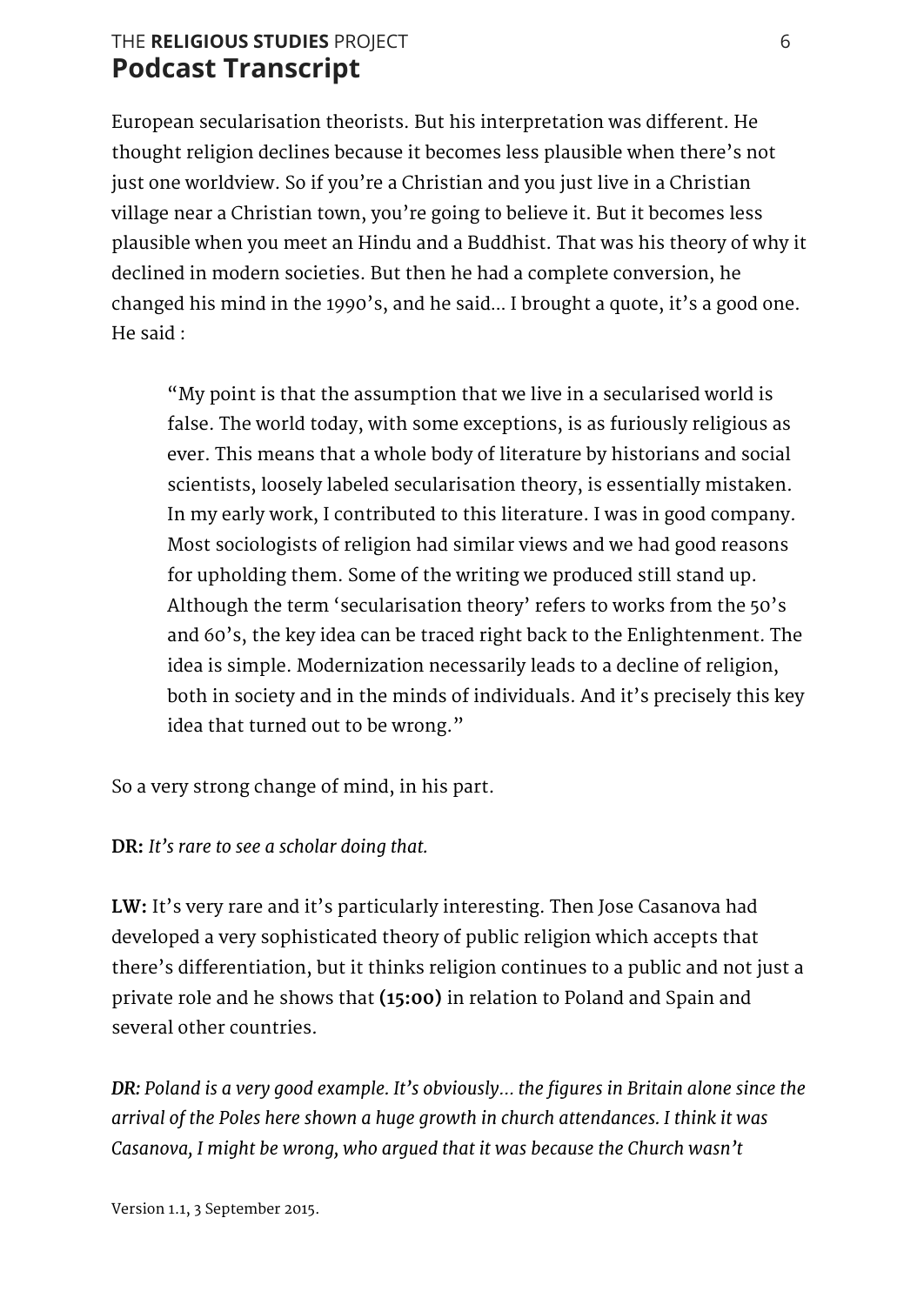# THE **RELIGIOUS STUDIES** PROJECT 7 **Podcast Transcript**

*identified with the controlling power but the Church was rather a revolutionary*… *that's a bit strong, but*… *of the people, and that the Church hasn't gone into decline in Poland as it has here. And where the Church is still seen as, perhaps, I think, cultural hegemony. I think those statistics have a very interesting thing to say about secularization.*

**LW:** Yes, so the difficulty is to explain why the differential rates of secularization. Actually, I was going to come to the other kind of key figure who's really the stand out figure in this whole story. He's the one person who saw all this a long time before anyone else, long before Casanova or Berger, and that was David Martin, who's an English sociologist of religion, still alive, retired now. In 1965, he wrote an essay criticizing secularization theory, and then in the late 1970's, he wrote the famous book called *A General Theory of Secularization.* He didn't completely throw it overboard, but he tried to refine it, and his point was just what you said. That it depends what role religion has in a particular society and what relationship it has to reactionary and revolutionary political power. So in a country like France, where all forces of liberalization and democracy who have opposed by the Catholic Church, you get a very very strong secularism. Because all progressive people want to overthrow this reactionary force. But, going across the Atlantic to America, where the churches were a force of democracy and liberation from colonial British rule, then religion becomes identified with those positive forces and it's a very religious place. And he thinks he can do similar analyses across the world. So he rejected the general theory, an undifferentiated theory, long before anyone else. I think he gets sometimes slightly irritated today when everyone says "Oh, it's a really great new theory!" He thinks "I was saying that forty years ago."

**DR:***But it's interesting that that's, in that case, what we're talking about really is a radical de-traditionalisation, particularly in Northern Europe. It's a challenging of power bases and the decentralisation of power, and epistemological power as well, and in institutions rather than the other interpretation about the logic of religion not making sense.*

**LW:** Yes, no, you've put it really raw, because the kind of general progressivist theories make it seem like it's just a neutral historical process that inevitably happens, whereas people like David Martin say "No, look at the power relations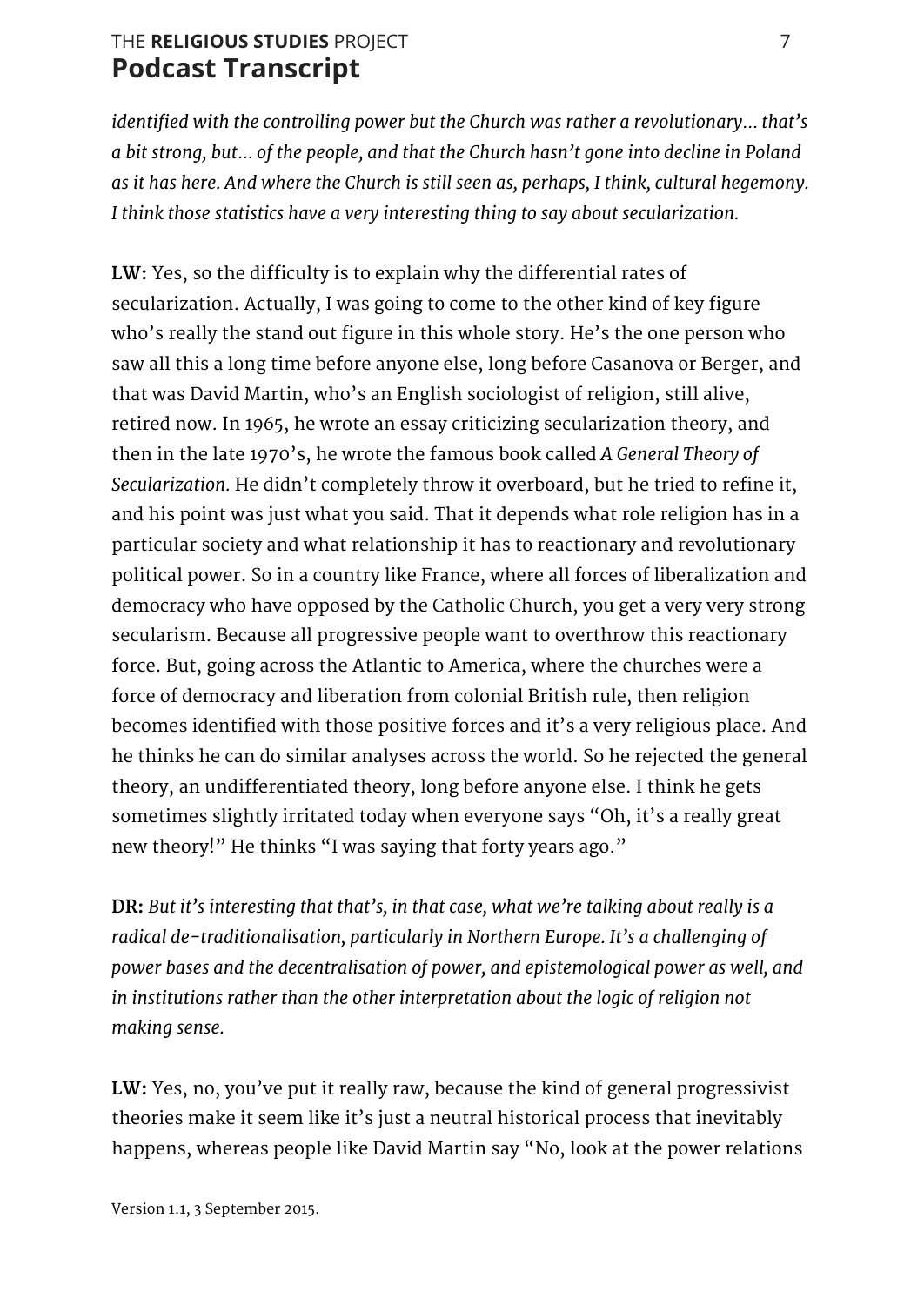# THE **RELIGIOUS STUDIES** PROJECT 8 **Podcast Transcript**

here, there are power struggles going on. And what role is religion playing in relations to those struggles." And I think that's a much more interesting and convincing way of looking at it. And my own little contribution to this story in relation to the UK would be that a really important part of why secularisation theory was so powerfully developed here in the post-war period, was because of the welfare state settlement. The welfare state became a secular utopian kind of quasi-religious project. People really believed in the realization of a fairer and more just and equal society, symbolised by the National Health Service, which is a kind of sacred icon and the envy of the world. The doctor and the GP became like the parish priest, a trust-worthy father figure in the community. So you had a kind of secular faith.

### **DR:** *The NHS as sacred canopy then.*

**LW:** In many ways, it was sacred. If you look at Harold Shipman, the murderer, the reason he killed so many people was that no one would believe that a doctor could behave like that, a bit like child abuse in churches. So there was such an alternative secular faith, such hope for that model, that religion became less important. Actually the churches played a big role, they threw in a lot with the welfare state **(20:00)** and tried to contribute to it. And that's part of why there was the sense you didn't need religion anymore. We found the right way to organise society. And as we lost a bit faith in that vision, people turned to religion again to find meaning and models of more just social order and so on. We've seen some pockets of interesting revival like the ones that you look at in Europe.

## **DR:** *So where does this allude to secularisation thesis? Is it still relevant to the study of religion?*

**LW:** We can't ever get rid of it, because it's so engraved, for over a century, that everything we do is shaken by it. The questions we ask on questionnaires, the data we gather, the whole way we look at the world, it's very hard to get rid of that framework, even if it's not the most interesting framework anymore. But I think where it leaves us is, that we no longer think that it's a purely descriptive neutral theory. We can see now that it belonged in a particular place and a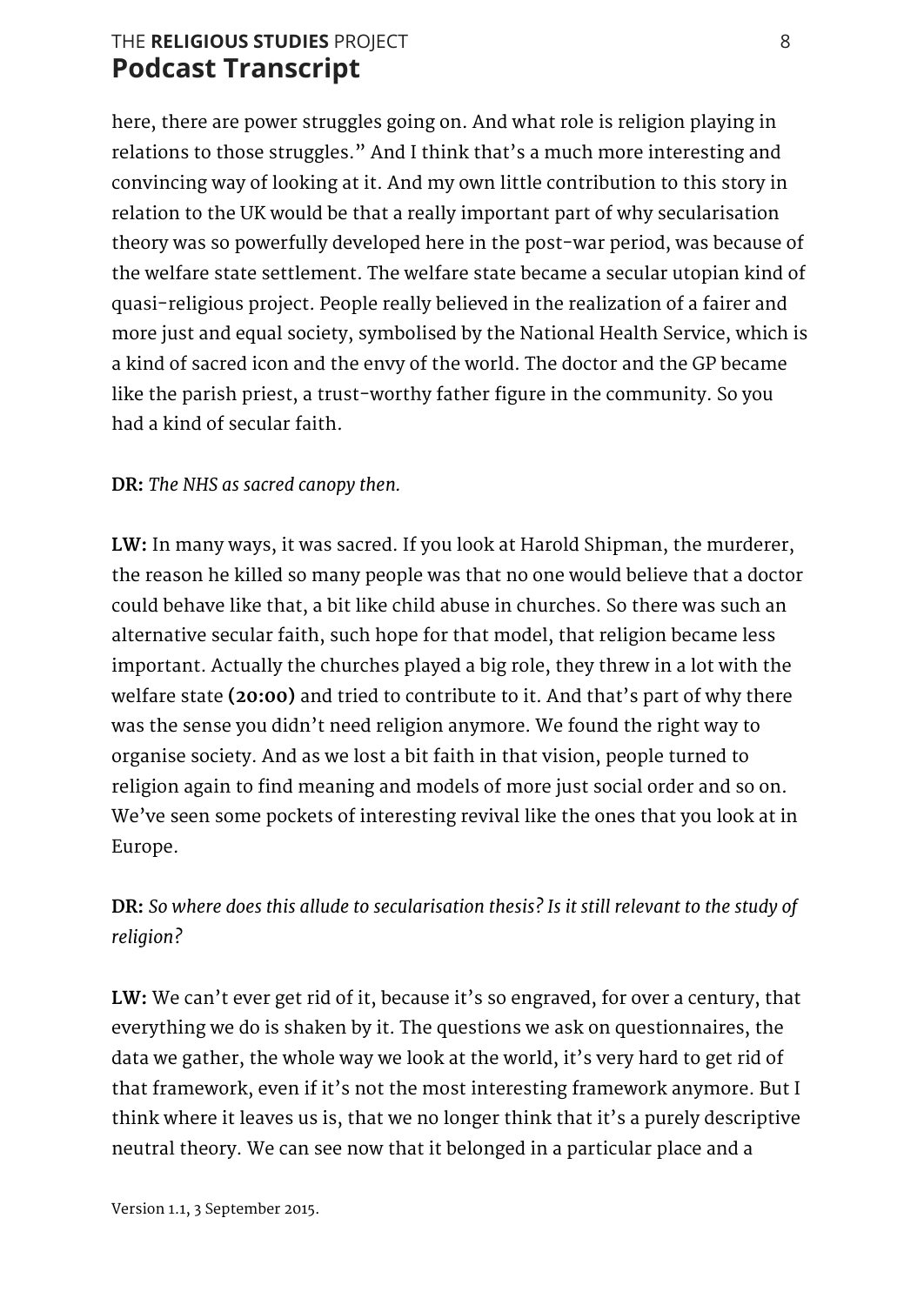# THE **RELIGIOUS STUDIES** PROJECT 9 **Podcast Transcript**

particular time and it was ideological. It was a kind of faith in its own right, it supported a vision of Europe at the cutting edge of history of the secular Nation-State starting to take over a new role in society and so on. It was bound up with those very particular conditions, and in those conditions, it made a lot of sense of what was happening. But it's not universally applicable timeless ahistorical theory.

**DR:** *What I'm going to take away from this today is it's a very good example of how we as scholars allow our ideologies or the ideologies of the culture that maybe we are not aware of to affect whole theories. When I started studying religions, the secularisation* thesis was still essential part of what you learned and, yet, once you look at it, it kind of *dissolves away, there was nothing really ever there.*

**LW:** And people believed in it, that's the right word.

**DR:** *And argued furiously about it.*

**LW:**And wrote passionately about it, because it stood for a certain vision of how society should be. It wasn't just about interpreting the facts. It was always a bit more than that.

**DR:***That's a perfect place to end, it's absolutely fascinating. Thank you very much, Professor.*

LW: My Pleasure.

*DR: Thanks.*

All transcriptions for THE **RELIGIOUS STUDIES** PROJECT are currently produced by volunteers. If you spot any errors in this transcription, please let us know at [editors@religiousstudiesproject.com.](mailto:editors@religiousstudiesproject.com) If you would be willing to help with these efforts, or know of any sources of funding for the broader transcription project, please get in touch. Thanks for reading.